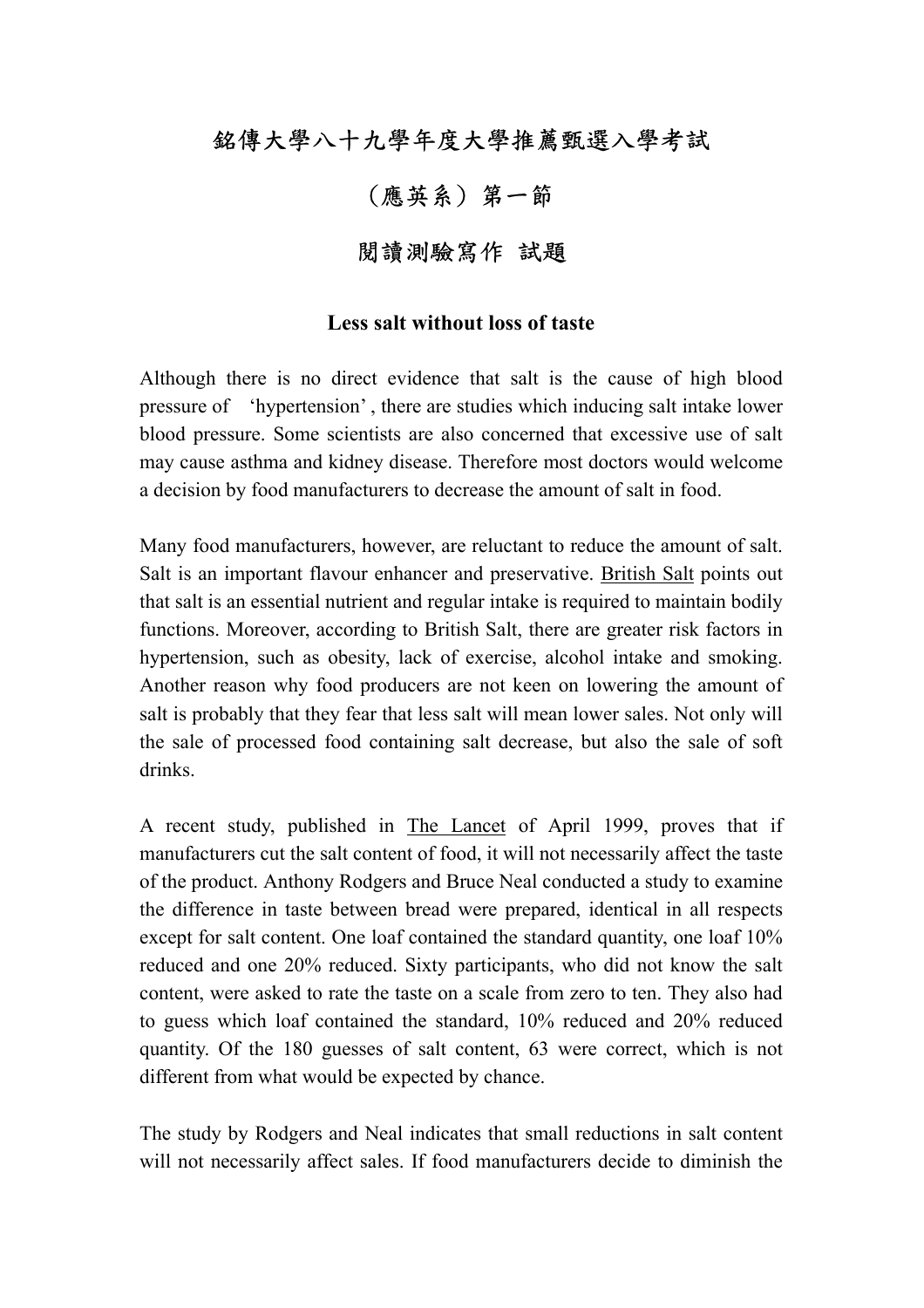amount of salt in food, blood pressure of the entire population will shift downwards, which may result in considerable health benefits. One of Britain's largest supermarkets, Asda, has already to decrease the amount of salt in its products. The Asda products will contain up to 25% less salt.

 $\sim$  Read the article and mention the positive and negative aspects of salt. 10% Positive......

Negative.  $\cdot \cdot \cdot$ .

二、Explain what the difference of opinion is between doctors and the food manufactures. Use your own words. 10%

|  | $\equiv$ $\cdot$ Translate the following words in your native language. 30% |  |  |  |  |  |  |  |
|--|-----------------------------------------------------------------------------|--|--|--|--|--|--|--|
|--|-----------------------------------------------------------------------------|--|--|--|--|--|--|--|

| hypertension       |  |
|--------------------|--|
| excessive          |  |
| reluctant          |  |
| flavour            |  |
| preservative       |  |
| nutrient           |  |
| obesity            |  |
| processed food     |  |
| soft drinks        |  |
| affect             |  |
| to conduct a study |  |
| wholemeal bread    |  |
| participants       |  |
| to rate            |  |
| blood pressure     |  |

四、Fill in words from the wordlist above. Change the form of the word if necessary. 12%

 Although salt is very useful because it adds .. (1).. and can be used as  $(2)$ ..., it can also  $(3)$ .. your health, causing  $(4)$ . Therefore it is advisable not to eat too much ..(5).. and other products containing salt so that you keep your ..(6).. down.